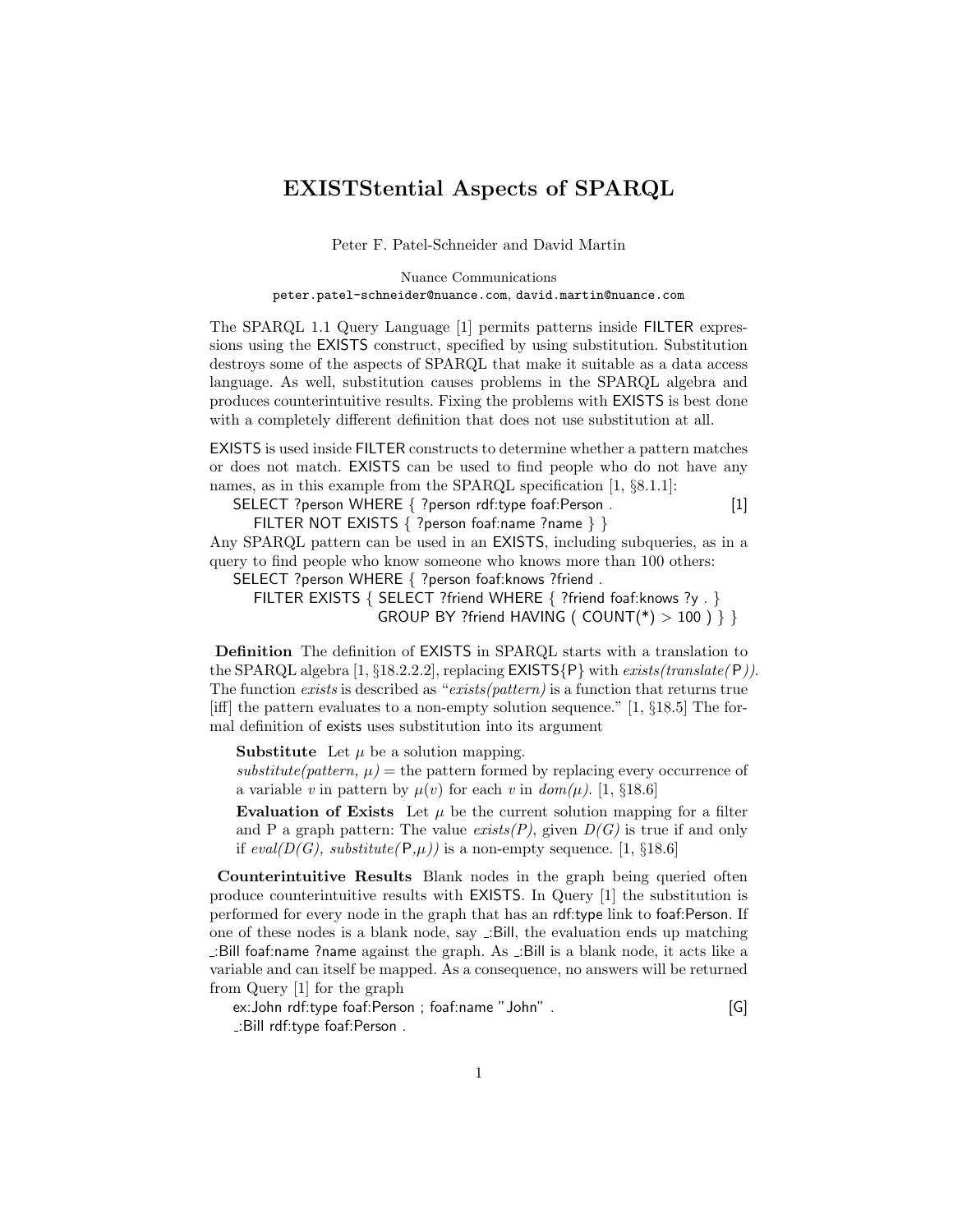This counterintuitive result is particularly pernicious as it can occur any time a FILTER variable is used to query the graph inside an EXISTS.

MINUS is also problematic inside EXISTS. One might expect the result of SELECT ?x WHERE { BIND ( :b AS ?x )

FILTER EXISTS  $\{ ?x : p : b$ . MINUS  $\{ ?x : p : b \} \}$ 

to be empty because any solution mapping on the left side of the MINUS is eliminated by the same mapping from right side. However, substitution replaces ?x with :b so the two sides don't share a variable and then, because of its definition in SPARQL, the MINUS does not remove any solution mappings.

Substitution also interferes with SPARQL constructs that act like variable bindings. One might expect that

SELECT  $?x$  WHERE  $\{ ?x : p : b \}.$  [2]

FILTER EXISTS  $\{ ?x : p : b . \}$  SELECT ( $: d$  AS  $?x$ ) WHERE  $\{ \} \}$ has no solutions except for ?x mapped to :d because otherwise solutions from ?x :p :b, i.e., with ?x mapped to something other than :d cannot be joined to solutions from SELECT ( :d AS ?x ) WHERE { }. However, the substitution replaces ?x throughout with :d so the "variable" that comes out of the subquery is not ?x but instead is whatever ?x was mapped to.

Implementations of SPARQL don't produce all these counterintuitive results, instead diverging from the specification, but some do produce some of them.

Semantic Anomalies The substitution for EXISTS does not distinguish between the different uses of variables in SPARQL constructs. It substitutes in triples, as it needs to, and in expressions, which it also needs to, but it also substitutes in other places. In Query [2] this ends up with solution mappings that map non-variables to values, counter to the semantic definitions underlying SPARQL.

This semantic anomaly happens in SELECT clauses, as above, but also in BIND constructs like

SELECT ?x WHERE { BIND ( :b AS ?x ) BIND ( :b AS ?y )

FILTER EXISTS { BIND ( :j AS ?x ) BIND ( :k AS ?y ) } }

and in VALUES constructs [4, errata-query-10]. In each case mappings are created that do not conform with the definition of solution mappings in SPARQL.

Other semantic anomalies can also arise, as in

SELECT ?x WHERE  $\{ \cdot \mathbf{b} : \mathbf{p} : \mathbf{x} \in \mathbb{R} \mid \mathbf{H} \in \mathbb{R} \}$  FILTER BOUND(?x)  $\}$ where the BOUND function is applied to a non-variable, counter to its definition in SPARQL.

Some of these anomalous situations have further problems, as in

SELECT ?x WHERE  $\{$  BIND  $($  :b AS ?x  $)$  BIND  $($  :b AS ?y  $)$ 

FILTER EXISTS  $\{ \}$  SELECT ( :d AS ?x ) WHERE  $\{ \}$ { SELECT ( :e AS ?y ) WHERE { } } } }

Here both  $\alpha$  and  $\gamma$  end up being substituted as :b so the join between the results from the subqueries ends up being empty, which is counterintuitive as well as being semantically anomalous.

We have not found a SPARQL implementation that reports these semantic anomalies. Either they silently allow illegal internal constructs or they silently do something different from the specification.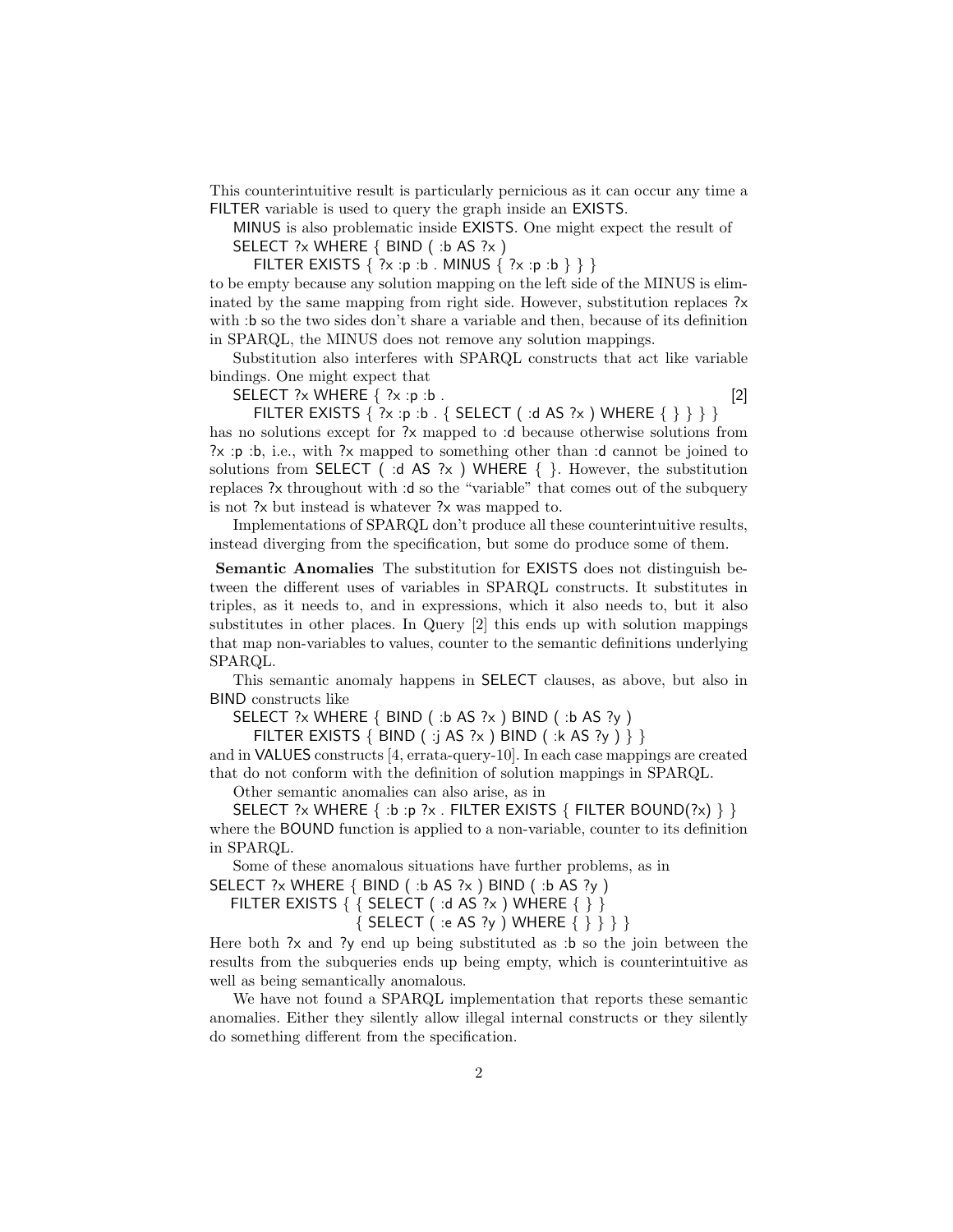Bottom-up Evaluation SPARQL is supposedly designed so that queries can be evaluated "bottom-up [and] subqueries are evaluated logically first, and the results are projected up to the outer query." [1, §12] However, EXISTS is at odds with this design because EXISTS substitution creates altered subqueries that did not exist before the substitution. Because of this, for some queries the results of an evaluation based on substitution will differ dramatically from those produced by bottom-up evaluation, as exhibited by:

## SELECT  $?x$  WHERE  $\{?x : b?\}y$ .

FILTER EXISTS { SELECT ?z WHERE { ?z :f ?y . } } }

The problem is particularly acute with uses of variables that would not contribute to solution mappings, such as the nested use of ?y in the following. In this query, the results prescribed by substitution not only differ from bottom-up results, but they are also strongly counterintuitive, as in the query below where no results will be returned because ?y is replaced, even though this variable does not contribute mappings to the results returned from the inner query.

SELECT  $?x$  WHERE  $\{?x : p?y$ .

FILTER EXISTS { SELECT ?x WHERE { ?x :p ?y . } GROUP BY ?x HAVING (  $COUNT(*) > 1$  ) } }

There is a suggested erratum that these variables should not be subject to substitution [4, errata-query-8]. Different implementations of SPARQL produce different answers for these queries, as noticed by Hernndez *et al* [2]. They argue that naïve substitution has many known problems and propose a notion of different kinds of variables that governs when substitution is to be applied. Their solution solves problems related to substitution in subqueries but does not solve the counterintuitive results related to MINUS and blank nodes.

Fixing the Definition To summarize, EXISTS produces counterintuitive results, generates semantic anomalies, hinders bottom-up evaluation, is not implemented as specified, and has divergent implementations. The problem lies firmly with substitute, which naïvely replaces variables with values even in places where this substitution produces undefined algebra constructs or changes their meaning. Making a more nuanced version of substitute that does not substitute in these problematic spots is not possible without extensive changes to the SPARQL algebra, because such approaches would leave variables incorrectly unconstrained as, for example, in Query [1].

Given that a fixed version of substitute is not possible, is another kind of definition of EXISTS a solution? Yes, a definition of EXISTS based on solution mappings is possible. The core of this definition basically moves the FILTER solution mapping to the beginning of the argument to EXISTS. For the solution mapping  $\{$  (?person,  $\therefore$ Bill)} in [1] above, the **EXISTS**, in effect, evaluates

 $\{$  VALUES ?person  $\{$  .:Bill  $\}$  ?person foaf:name ?name .  $\}$ 

(except that  $\Box$ Bill is a blank node in graph  $[G]$ , which is not possible in **VALUES**). The technical details of this fix to EXISTS are as follows:

1. Add a new construct, Initial, to the SPARQL syntax and algebra. Initial will be used to set up the initial multiset of solution mappings inside an EXISTS.